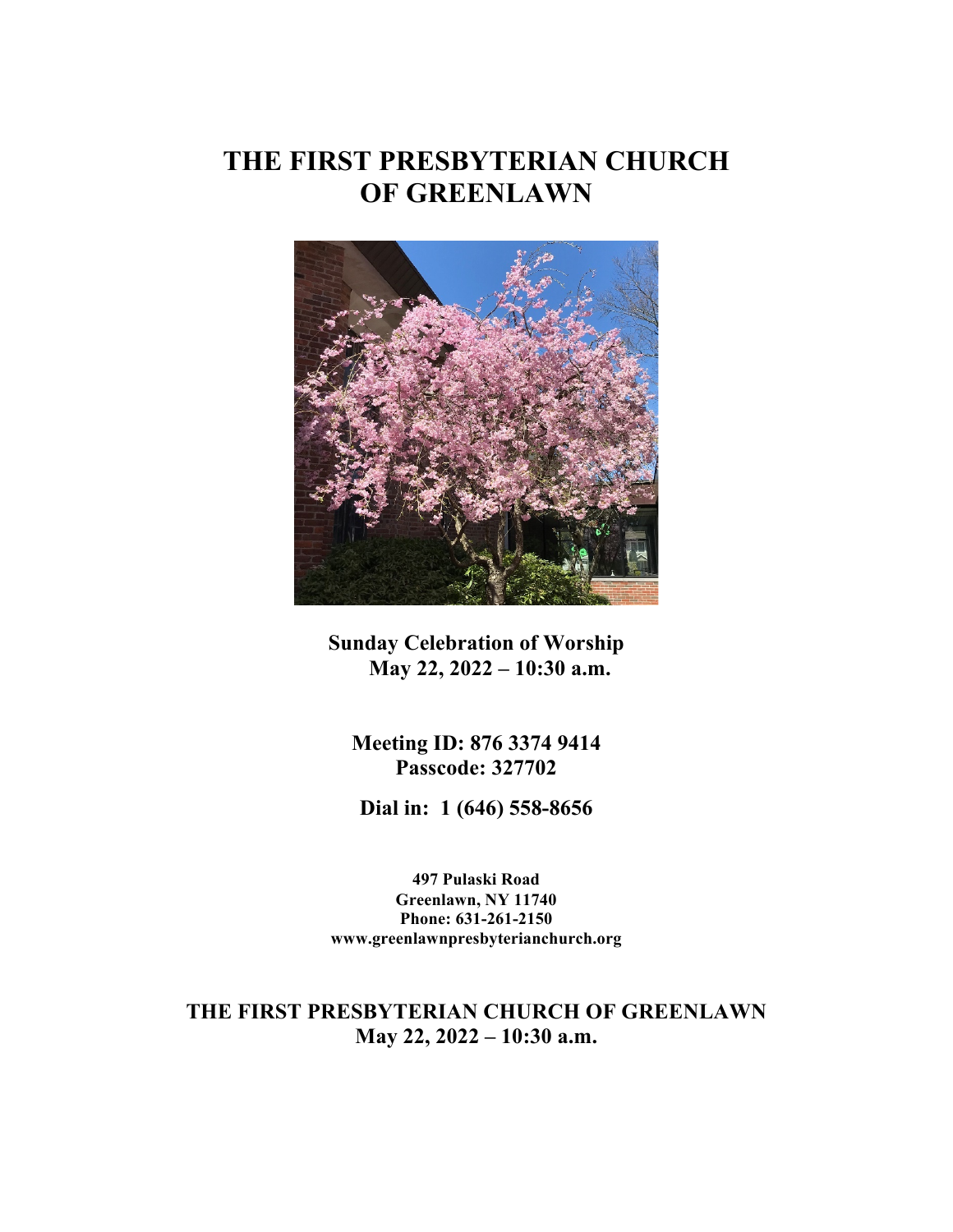PRELUDE Leonora Colletti,

Organ

### WELCOME AND ANNOUNCEMENTS

THE RINGING OF THE BELL Dan Charnews

#### CALL TO WORSHIP

Come to this place of prayer; God is calling us. Come, all who are burdened. There is healing here. *We have come to hear the Word of God. We have brought with us all that weighs us down.*  Let voices of praise greet the One who calls us.

Be glad together and sing for joy.

#### *Our hearts respond with hope for a new day. Our voices join in thankful prayers and praise.*

God reigns among us and fills the world with light. We are invited to make our home with the living God.

 *May God's ways be known within and among us. May God guide all nations in ways of peace.*

| HYMN # 144 |  |  |
|------------|--|--|
|------------|--|--|

*Alleluia! Sing to Jesus!* **HYFRYDOL** 

*Alleluia! Sing to Jesus! His the scepter, His the throne! Alleluia! His the triumph, His the victory alone! Hark! The songs of peaceful Zion thunder like a mighty flood. Jesus out – of every nation hath redeemed us by His blood.*

*Alleluia! Not as orphans are we left in sorrow now. Alleluia! He is near us. Faith believed nor questions how. Though the cloud from sight received Him when the forty days were o'er. Shall our hearts forget His promise, "I am with you evermore."*

*Alleluia! Bread of angels, Thou on Earth our food, our stay. Alleluia! Here the sinful flee to Thee from day to day. Intercessor, Friend of Sinners, Earth's Redeemer, plead for me. Where the songs of all the sinless sweep across the crystal sea.*

*Alleluia! King Eternal, Thee our Lord of lords we own. Alleluia! Born of Mary, Earth Thy footstool, Heaven Thy throne.*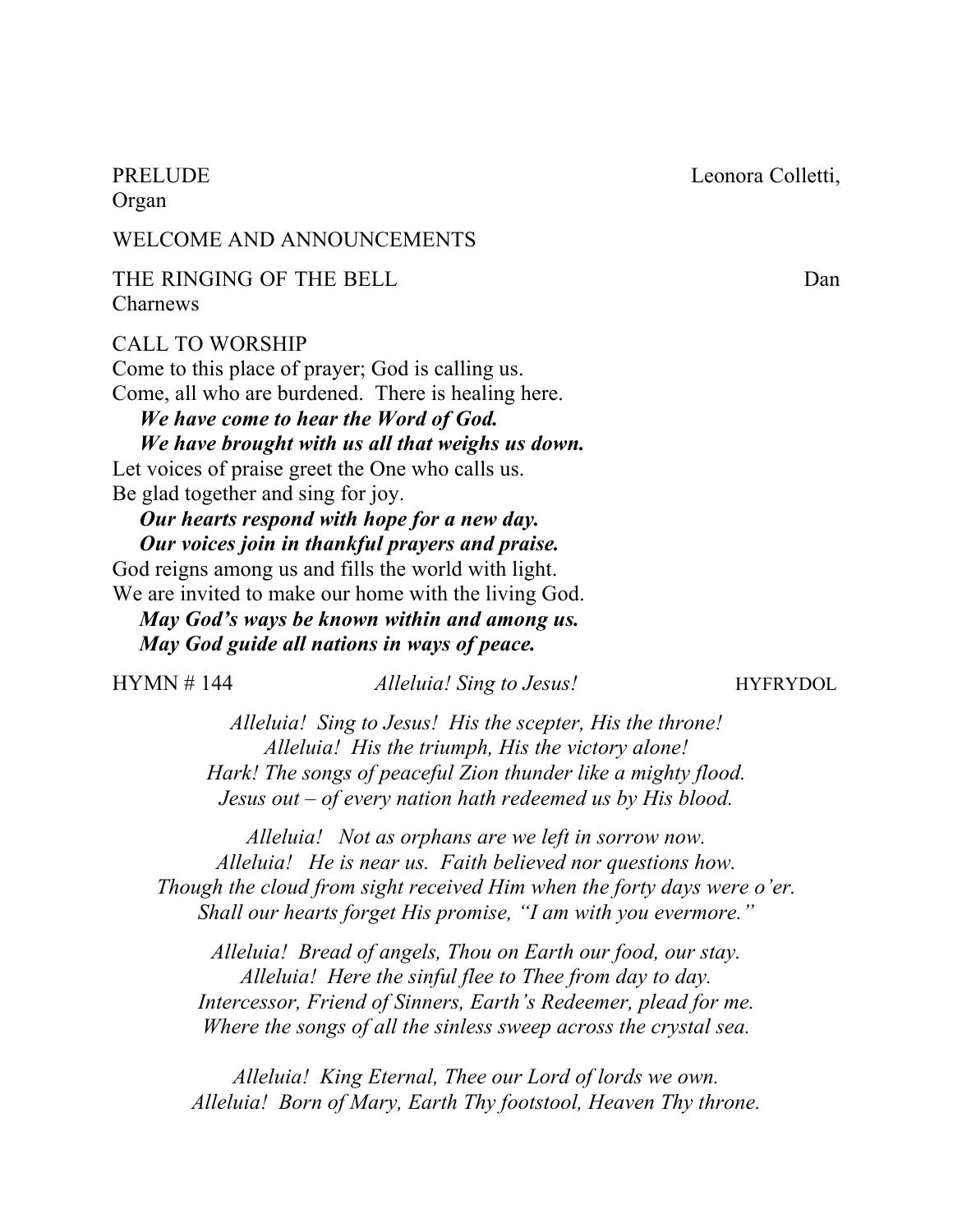*Thou within the veil hast entered, robed in flesh, our great High Priest; Thou on Earth both Priest and Victim in the Eucharistic feast.*

#### CALL TO CONFESSION

#### PRAYER OF CONFESSION

 *Almighty God, we have wandered far from Your love. We have neglected Your Word in the torrent of words that we hear and read every day. Our hearts are troubled amid the conflicts and violence of our world. Sometimes we find it easier to withdraw from everything, to resist change, lest it require more of us. We know You are reaching out to heal us; help us to respond. We know we are surrounded by Your love. Let us feel it deep within, that we may reflect that love to all we meet. Amen.* 

#### ASSURANCE OF FORGIVENESS

#### GLORIA PATRI

*Glory be to the Father, and to the Son, and to the Holy Ghost; As it was in the beginning, is now, and ever shall be. World without end. Amen, Amen.*

#### PRAYER CONCERNS Elder Betty Chatfield

# PASTORAL PRAYER & THE LORD'S PRAYER

Congregational Response:

*Breathe on me, breath of God. Fill me with life anew. That I may love what Thou dost love, and do what Thou wouldst do.*

#### INVITATION TO OFFERING

DOXOLOGY *Praise God from Whom all blessings flow. Praise Him all creatures here below. Praise Him above, ye heavenly host. Praise Father, Son, and Holy Ghost. Amen.*

#### PRAYER OF DEDICATION

 *For the hospitality of Your Good Earth, for the people You have given us to love, for the tasks You have called us to do, we give thanks, gracious God. Our offerings are a measure of our faith and evidence of our gratitude. We dedicate ourselves with our gifts, that Your reign may be realized in the places where we live and work, and far beyond our personal reach. Amen.* 

THE READING OF SCRIPTURE Psalm 67

John 14:23-29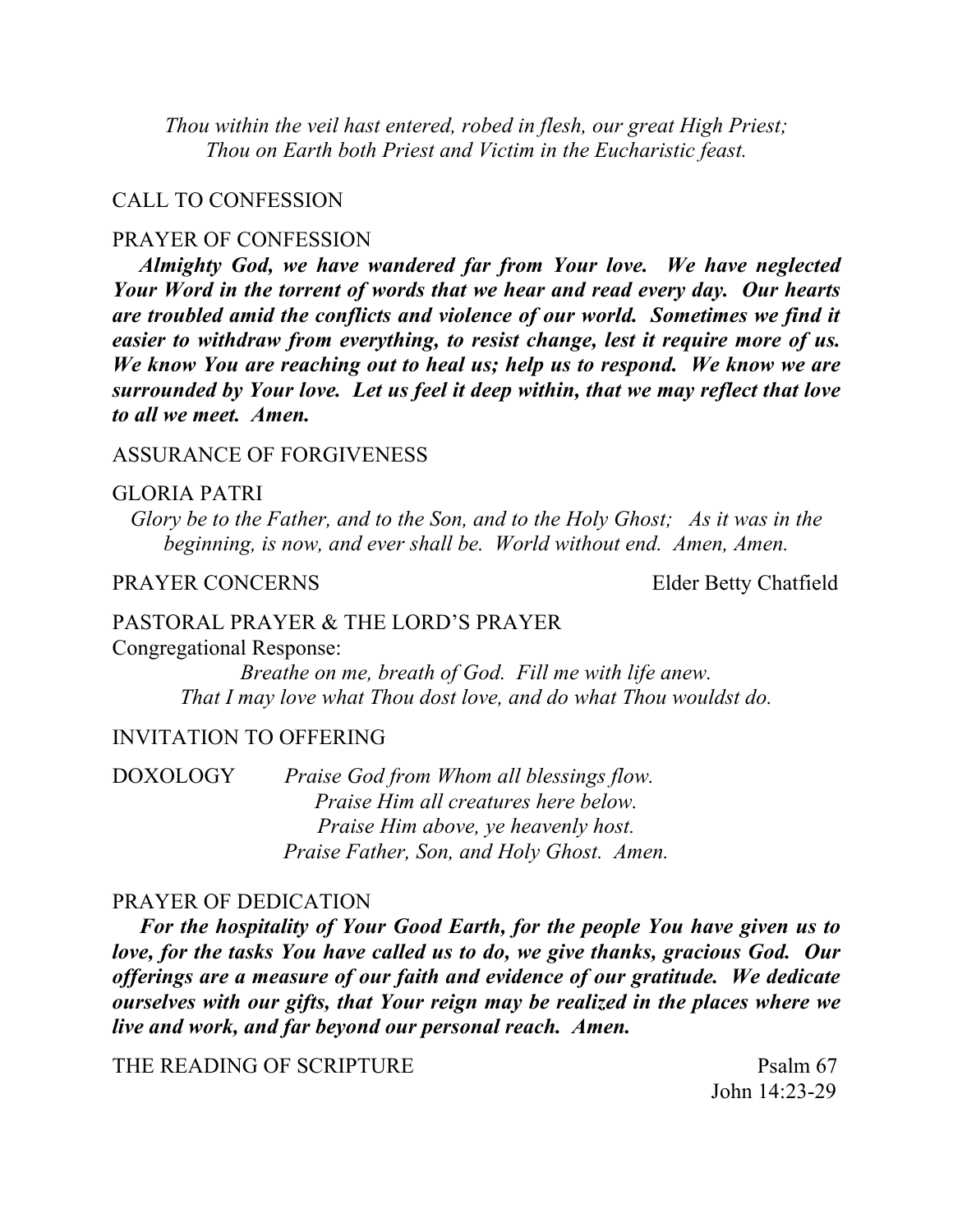#### HOLY SPIRIT PRAYER

SERMON "What Does God Really Want?" Dr. Donald T. Russo

HYMN # 361 *How Firm a Foundation* FOUNDATION

*How firm a foundation, ye saints of the Lord, Is laid for your faith in God's excellent Word! What more can be said than to you God hath said, To you who for refuge to Jesus hath fled?*

*"Fear not, I am with thee, O be not dismayed, For I am thy God and will still give thee aid. I'll strengthen thee, help thee, and cause thee to stand, Upheld by my righteous, omnipotent hand."*

*"When through the deep waters I call thee to go, The rivers of sorrow shall not overflow. For I will be near thee, thy troubles to bless, And sanctify to thee thy deepest distress."*

*"When through fiery trials thy pathway shall lie, My grace, all sufficient, shall be thy supply. The flame shall not hurt thee; I only design Thy dross to consume, and thy gold to refine."*

*"The soul that on Jesus hath leaned for repose, I will not, I will not desert to its foes. That soul, though all hell should endeavor to shake, I'll never, no, never, no, never forsake."*

#### **BENEDICTION**

#### CONGREGATIONAL RESPONSE:

*We've a story to tell to the nations, that shall turn their hearts to the right. A story of truth and mercy, a story of peace and light, a story of peace and light! For the darkness shall turn to dawning, and the dawning to noonday bright, And Christ's great kingdom shall come to Earth, the kingdom of love and light.*

*We've a song to be sung to the nations that shall lift their hearts to the Lord, A song that shall conquer evil, and shatter the spear and sword, And shatter the spear and sword!*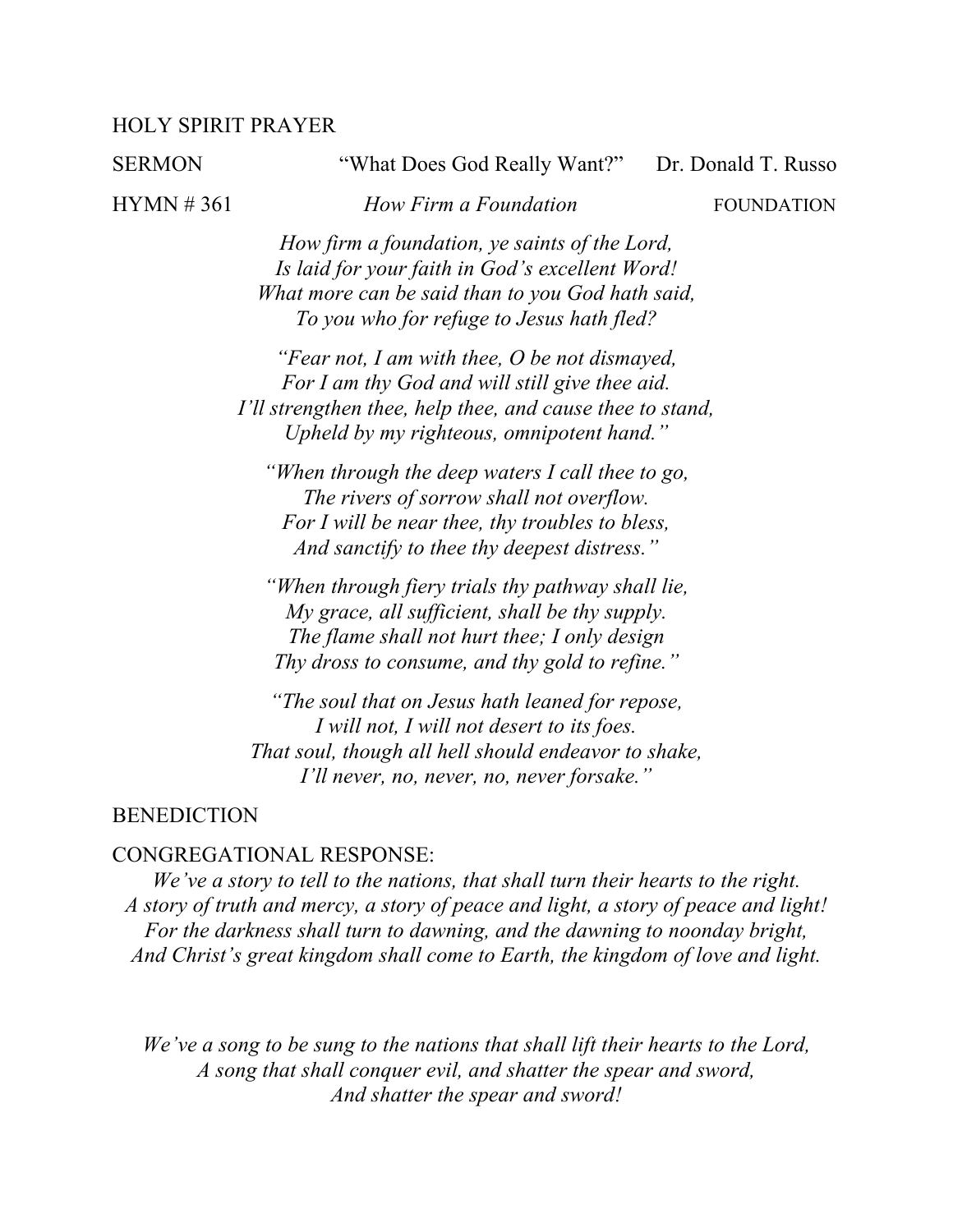*For the darkness shall turn to dawning, and the dawning to noonday bright, And Christ's great kingdom shall come to Earth, the kingdom of love and light.*

*We've a message to give to the nations, that the Lord who reigneth above Has sent us His Son to save us, and show us that God is love, And show us that God is love!*

*For the darkness shall turn to dawning, and the dawning to noonday bright, And Christ's great kingdom shall come to Earth, the kingdom of love and light.*

*We've a Savior to show to the nations, who the path of sorrow has trod, That all of the world's great peoples may come to the truth of God, May come to the truth of God!*

*For the darkness shall turn to dawning, and the dawning to noonday bright, And Christ's great kingdom shall come to Earth, the kingdom of love and light.*

POSTLUDE Leonora Colletti, Organ

# **Joys and Announcements**

#### **Welcome, Dr. Don Russo**

 This morning, we welcome Dr. Donald T. (Don) Russo to the pulpit while Pastor Ann and Bob are attending a Rotary function.

 Dr. Russo is a graduate of the Pontifical Gregorian University in Rome, Italy. He earned his Ph.D. from New York University (NYU) in 1984. A retired Christian educator, he has taught religion on the high school level in Brooklyn, and on the college level at Syracuse University.

 In addition to teaching, Don is a consultant to various religious groups. He has served as a workshop leader and lecturer at the *Institute for Pastoral Ministry* (Diocese of Brooklyn); a member of the Board of Directors for the *National Council on Religion and Public Education*; Coordinator / Co-Chair of *Religion and Public Policy;* Lecturer at *Jewish and Christian Relations Conferences* at NYU; Executive Secretary / Board of Directors for *The Religious Education Association of the US and Canada.*

 Currently, he is working with *Project Genesis Interfaith*, where he lectures monthly. He enjoys reading, gardening, and cooking, and hopes that his beloved Dodgers will one day return to Brooklyn!

### **Coffee Hour**